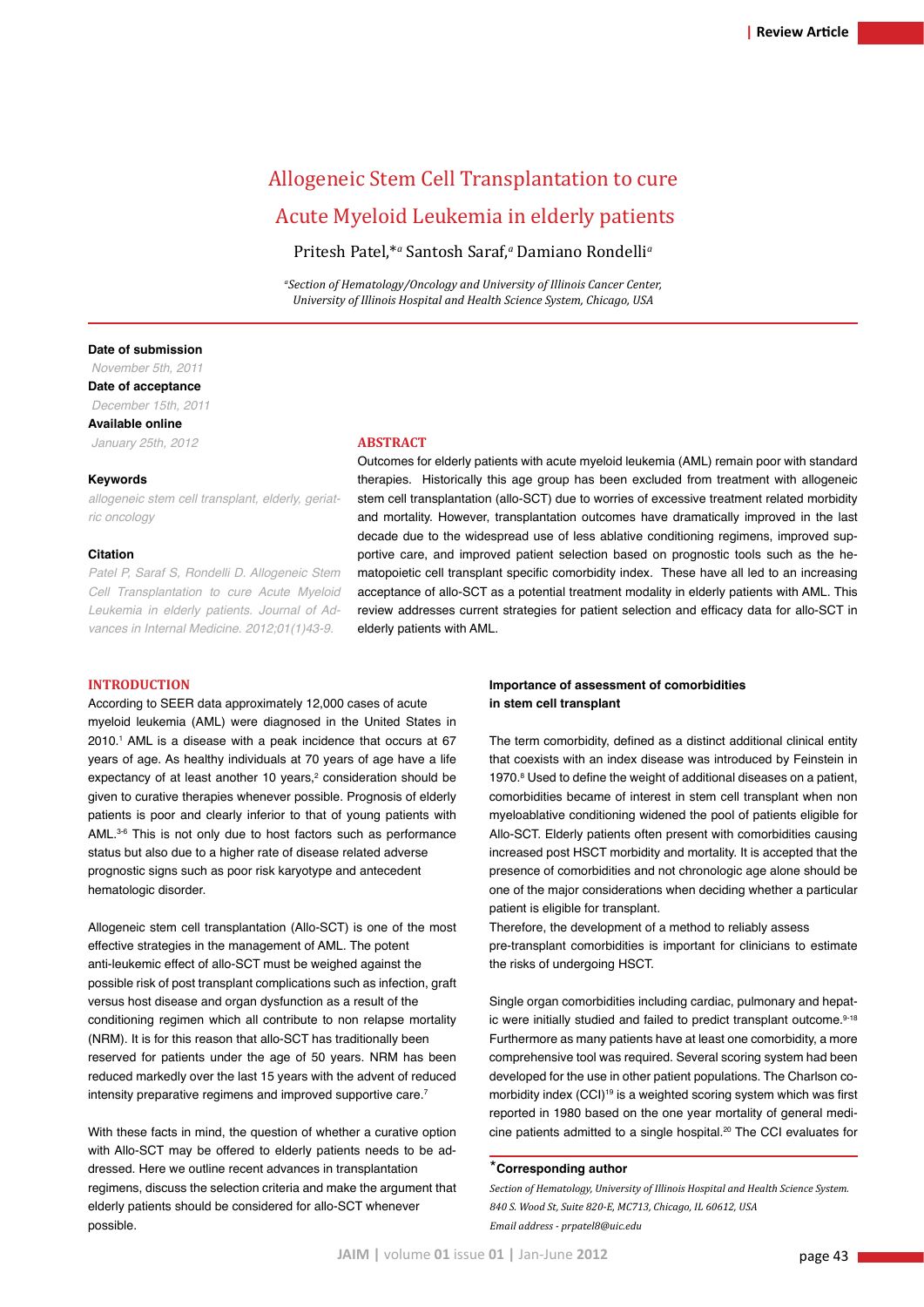| Comorbidity                   | <b>Definition</b>                                                                          | <b>Score</b>   | <b>Prevalence</b><br>$(\%)$ |
|-------------------------------|--------------------------------------------------------------------------------------------|----------------|-----------------------------|
| Arrhythmia                    | Atrial fibrillation or flutter, sick sinus syndrome or ventricular arrhythmias             | $\mathbf{1}$   | $\mathbf 0$                 |
| Cardiac                       | Coronary artery disease*, congestive heart failure, myocardial infarction or EF < 50%      | $\mathbf{1}$   | 5(10%)                      |
| Inflammatory bowel<br>disease | Crohn's disease or ulcerative colitis                                                      | $\mathbf{1}$   | 1(2%)                       |
| <b>Diabetes</b>               | Requiring treatment with insulin or oral hypoglycemics but not diet alone                  | $\mathbf{1}$   | 6(12%)                      |
| Cerebrovascular disease       | Transient ischemic attack or cerebrovascular accident                                      | $\mathbf{1}$   | 1(2%)                       |
| Psychiatric                   | Depression or anxiety requiring psychiatric consult or treatment                           | $\mathbf{1}$   | 5(10%)                      |
| Hepatic (mild)                | Chronic hepatitis, bilirubin > ULN to 1.5 x ULN or AST/ALT > ULN to 2.5 x ULN              | $\mathbf{1}$   | 16 (32%)                    |
| Obesity                       | Patients with a body mass index $>$ 35 kg/m2                                               | 1              | 6(12%)                      |
| Infection                     | Requiring continuation of antimicrobial treatment after day 0                              | $\mathbf{1}$   | 14 (28%)                    |
| Rheumatologic                 | SLE, RA, polymyositis, mixed CTD or polymyalgia rheumatic                                  | $\overline{2}$ | 2(4%)                       |
| Peptic ulcer                  | <b>Requiring treatment</b>                                                                 | $\overline{2}$ | $\mathbf{0}$                |
| Renal                         | Serum creatinine > 2 mg/dL, on dialysis or prior renal transplantation                     | $\overline{2}$ | 0                           |
| Pulmonary (moderate)          | DLco and/or FEV1 66%-80% or dyspnea on slight activity                                     | $\overline{2}$ | 16 (32%)                    |
| Prior solid tumor             | Treated at any time point in the patient's past history, excluding nonmelanoma skin cancer | 3              | 2(4%)                       |
| Heart valve disease           | Except mitral valve prolapsed                                                              | 3              | 1(2%)                       |
| Pulmonary (severe)            | DLco and/or FEV1 < 65% or dyspnea at rest or requiring oxygen                              | 3              | 11 (22%)                    |
| Hepatic (mod/ severe)         | Liver cirrhosis, bilirubin > 1.5 x ULN or AST/ALT > 2.5 x ULN                              | 3              | $\mathbf{0}$                |

#### **Table 1. Comorbidity definition, assigned score and incidence of comorbidities in University of Illinois cohort**

*\*One or more vessel-coronary artery stenosis requiring medical treatment, stent, or bypass graft*

the presence of 19 diseases and assigns a score to each. Charlson et al noted that scores of 1 to 2 and 3 or higher were associated with increasing risks of mortality. This score was subsequently validated in a number of malignancies including breast, head and neck and lung cancer.21-23 When applied to patients undergoing

Allo-SCT, investigators found that the risk of overall grade 4 toxicity and NRM increased with increasing CCI. Notably patients who underwent NMA transplant had significantly less grade 4 toxicities despite being an older cohort. In an effort establish a comorbidity scoring system more appropriate to stem cell transplant the same investigators reported the hematopoietic cell transplantation

specific comorbidity index (HCT-CI).<sup>24</sup> This tool was derived from over 1000 patients utilizing many of the same comorbidities in the CCI. Hazard ratios for NRM were obtained in order to develop a weighted score. The result was a new 17 point score which predicted NRM and OS (Table 1 along with prevelance of comorbidities as reported by the authors<sup>25</sup>). Patients were stratified into 3 groups based on HCT-CI score (0, 1-2, >3).

The HCT-CI has now been studied in several different diseases, conditioning regimens and donor types with varying results. The Seattle group reported that high HCT-CI predicted outcomes (NRM and OS) in patients with AML, MDS, CLL and lymphoma conditioned with both MAC and NMA regimens.26, 27 Similar results were obtained when the Seattle data on AML patients in first complete remission was combined with data from the MD Anderson cancer center<sup>28</sup>

Although by far the most comprehensive review of comorbidities in patients undergoing stem cell transplant, data regarding the utility of the HCT-CI has been mixed. A Canadian group reported that they found no association between HCT-CI and TRM or OS in a variety of conditioning regimens and disease.29 In umbilical cord transplant registry data, HCT-CI did not consistently predict NRM or OS.30 Similarly in patients with NHL conditioned with fludarabine and cyclophosphamide there was no association between HCT-CI and TRM or OS.<sup>31</sup>

Several investigators have reported that although HCT-CI may be useful, it lacks the sensitivity to predict outcome as stratified by the 3 original groups described. Farina et al<sup>32</sup> reported that in patients with myeloma or lymphoma who underwent RIC or NMA conditioning, HCT-CI of 0 was associated with a significantly improved OS and NRM when compared with both of the other groups. NRM was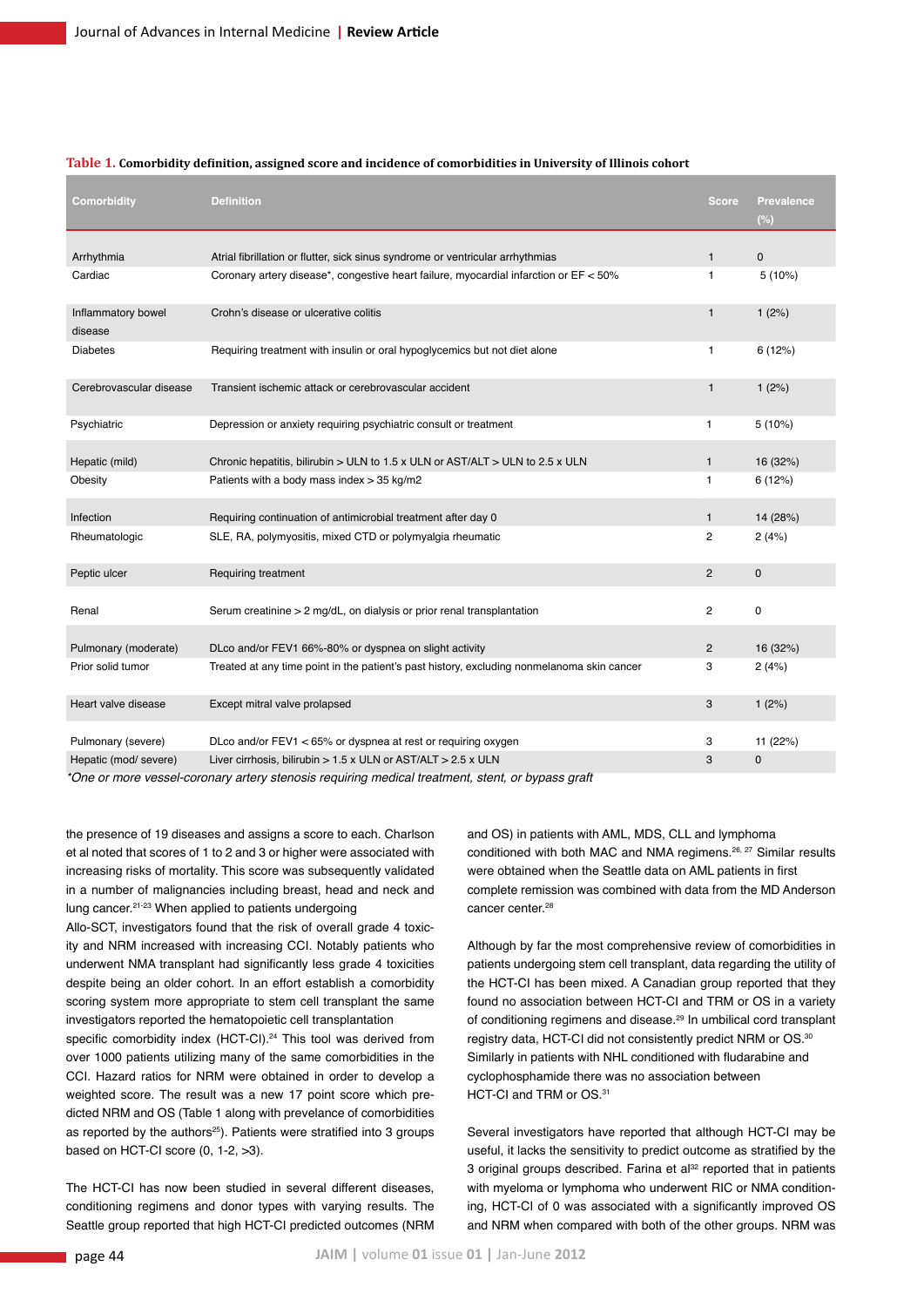not different between patients with HCT-CI of 1–2 and HCT-CI of >3 (P=0.48). Therefore in this population the HCT-CI lacked sensitivity to predict outcomes in patients with HCT-CI score >1. Conversely in patients conditioned with fludarabine/ oral busulfan and i.v. alemtuzumab although TRM seems to show linear increase with increasing HCT-CI score (16% vs. 24% vs. 42%), the difference was not statistically different between patients with 0 score and 1-2 but was significantly increased in patients with HCT-CI >333. Similarly a single center Japanese experience showed that patients with high HCT-CI score had statistically worse OS and NRM than low score patients. The same was not true for patients with intermediate score HCT-CI.34

Attempts have been made to increase the sensitivity of the HCT-CI. The original investigators have reported that the addition of Karnofsky performance score or disease risk at time of transplant enhances the stratification and gives incremental increases in non relapse mortality.35 Barba et al reported that in patients conditioned with fludarabine/ melphalan or fludarabine/ busulfan (8-10mg/kg) there was no association between HCT-CI and NRM or OS36. However when the same investigators analyzed patients compartmentalized in a different manner they found this new flexible HCT-CI was a strong predictor of NRM and OS.

In addition to HCT-CI the PAM score has been described.<sup>37</sup> The PAM scores predicts mortality after transplant. Although it captures some comorbid conditions it is not specifically designed to evaluate comorbidities alone but rather all aspects associated with transplantation outcome that may contribute to increased morbidity and mortality. For example the PAM score includes disease related risk and type of donor.

# **Reduced intensity and non myeloablative conditioning**

Myeloablative (MAC) transplantation refers to conditioning which leads to severe and long lasting cytopenias which would not recover without stem cell infusion.38 These regimens lead to rapid full donor chimerism but are generally thought to lead to greater NRM. The realization that "immune-ablation" and not myeloablation was required for successful transplantation has lead to reduced intensity (RIC) and non myeloblative (NMA) transplant.

**Table 2. Comparison of EBMT and CIBMTR data in elderly patients**





# **Figure 1. Engraftment of donor stem cells after conditioning regimen with myeloablative, reduced intensity or non myeloablative therapy**

*Conditioning regimens with myeloablative effect (MAC), or reduced intensity (RIC) or non-myeloablative doses of chemotherapy and/or radiation (MINI) produce a different rate of early engraftment of donor stem cells and thus allow the persistence of host cells for variable time. Over the time, donor stem cells are thought to progressively occupy the whole marrow of the host due to a graft-versus host reaction.*

Although it is likely that RIC reduces antileukemic effect,<sup>39</sup> it is widely accepted that these regimens produce much less transplant related morbidity and mortality and therefore are often attractive in elderly and comorbid patients. In contrast to MAC, NMA conditioning cause minimal cytopenias which do not require stem cell support38. These regimens lessen NRM but still carry significant risk of acute graft versus host disease (aGVHD) which may be delayed in onset. If these 2 classes are considered at opposite ends of a spectrum then reduced intensity conditioning falls in the middle ground. For RIC, autologous reconstitution remains a possibility. There are now multiple phase II and retrospective studies with a multitude of NMA and RIC regimens. Although large prospective multicenter trials are ongoing, data on the full impact of these regimens or indeed whether any one is superior to another is currently lacking.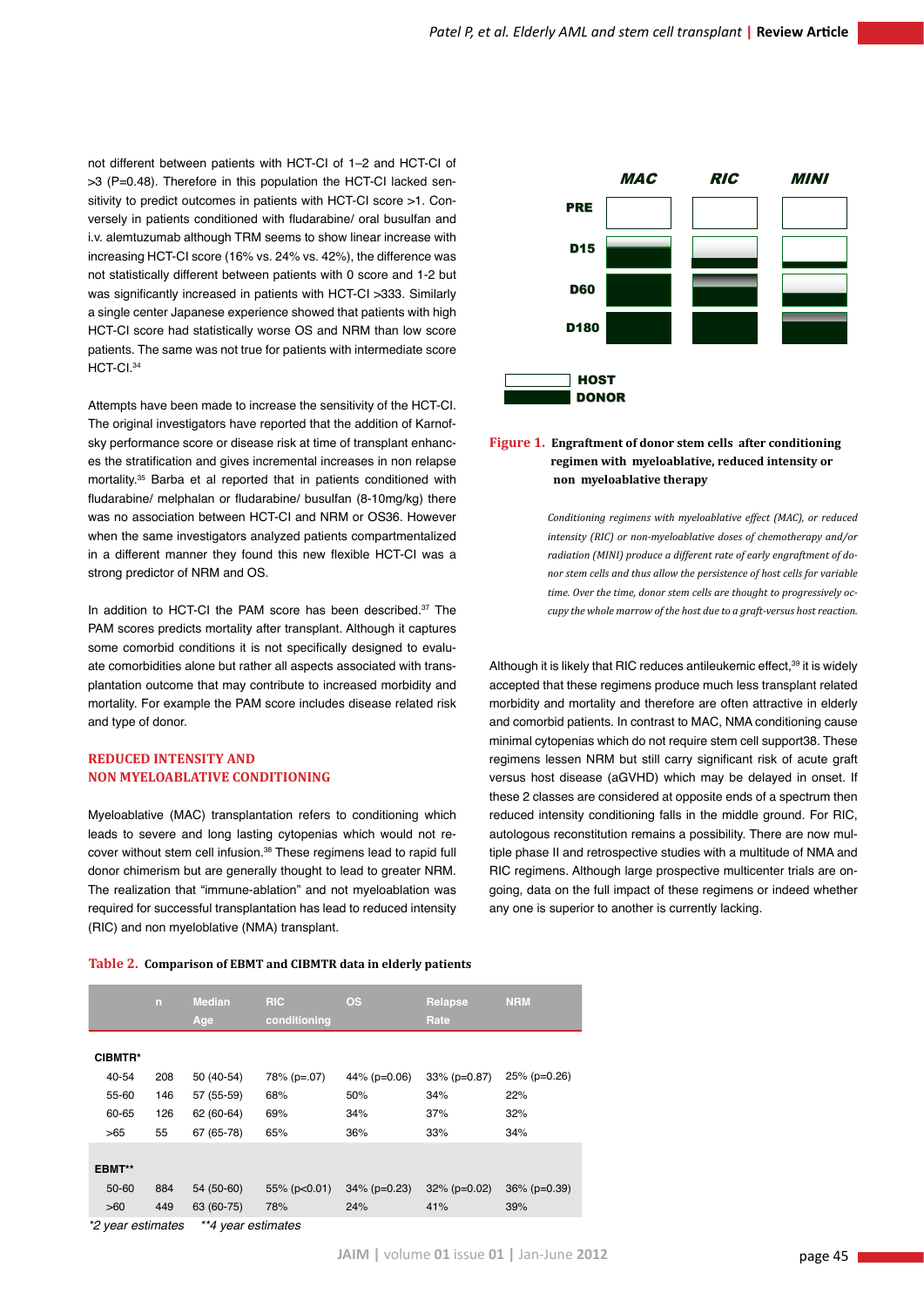Truly NMA conditioning with 2Gy TBI and fludarabine has been previously described. In patients with MDS or MPD conditioned with this regimen graft rejection was seen in 15% of patients.<sup>40</sup> The 3-year OS was 27%, with a relapse incidence of 41%. The 3-year NRM was 32%. In patients with AML 96% of patients had durable engraftment.41 NRM was 25% for patients in CR1, 27% for those in CR2, 35% for those not in CR1 or CR2 and 28% for those with secondary AML. Relapse mortalities for these four patient groups were 36%, 36%, 42% and 46% respectively. Therefore even though the use of low dose TBI with fludarabine is well tolerated it often leads to failure to engraft as well as a high relapse rate in myeloid malignancies. The addition of a further 2 Gy to above described 2Gy/ fludarabine regimen has been attempted in an effort to decrease graft rejection and disease relapse. These data were compared with the authors data from previous experience with 2Gy TBI. Although fewer 4Gy TBI patients experienced graft rejection than that observed for the 2Gy TBI group, this did not reach statistical significance. No difference in relapse rate or survival were noted between the 2 groups, however many patients had indolent lymphoid malignancies rather than more aggressive myeloid malignancies. In subgroup analyses it appeared that patients with myeloid malignancies benefited most in terms of improved survival although patient numbers were small. Importantly the additional 2Gy was well tolerated.42 An alternative NMA regimen has been proposed by the Stanford group involving total lymph node irradiation and antithymocyte globulin.43 The analysis included 47 patients with myeloid malignancies. In total 34 patients were over the age of 60 years of age. 1 year NRM was less than 4%. 3 year OS was 60%. Therefore relapse remained a significant cause of death.

RIC has been described utilizing a fludarabine immunosuppressive backbone in addition to alkylator therapy with melphalan (<140mg/ m2). The fludarabine/ melphalan regimen has now been described by several groups to have acceptable non relapse mortality<sup>44-48</sup> One of the initial descriptions of this regimen was by the MD Anderson group utilizing fludarabine (125mg/m2) and melphalan (140mg/ m2 or 180mg/m2).<sup>44</sup> In patients with a median age of 52 years the NRM was 37.4% at 100 days. Overall survival was not adversely affected by increasing age. Other fludarabine-based RIC regimens combined this purine analogue with cyclophosphamide<sup>49,50</sup> and thiotepa<sup>51</sup> also in allo-SCT studies for patients with myeloid malignancies. Nevertheless, the 40 year-experience in stem cell transplantation of a conditioning regimen utilizing oral busulfan, and the development over the last 10 years of a more stable and practical intravenous formulation of this drug, have led the majority of transplant centers utilizing a combination of fludarabine and IV busulfan at very different doses.52-55

# **Fludarabine/IV Busulfan - A reduced toxicity regimen with myeloablative effect**

Initial use of busulfan was entirely oral. A stable IV formulation now exists with an oral to IV conversion of 1: 0.8. Busulfan containing regimens gained popularity when shown to have equivalent survival to TBI based regimens with decreased toxicity<sup>56</sup> In addition targeting of busulfan dose has gained acceptance as low busulfan levels have been shown to correlate with relapse.<sup>57</sup> The fludarabine/ busulfan regimen was described by Russel et al in 2002. The authors

described a tolerable regimen with reliable engraftment58. We have described that a standard RIC regimen (Fludarabine/ Melphalan) and MAC (Fludarabine/ Busulfan) induced similar hematologic and minimal extrahematologic toxicity.59 Furthermore, the outcome of patients at standard risk and high risk was comparable to other standard regimens, but with a reduced toxicity<sup>60</sup> An improving knowledge of busulfan pharmacokinetics has allowed many centers to design strategies using low, intermediate or full dose busulfan. 52-55,61-63 The optimal dose for reduced intensity regimens including busulfan has been addressed by in a study comparing 3.2mg/kg with 6.4mg/ kg64. Median age of patients was 58 in the lower dose group and 62 in the higher dose group (p=0.0006). 2 year NRM was 3.7% in the low dose group and  $11.1\%$  in the high dose group ( $p<0.05$ ). However relapse was significantly increased in the low dose group. New strategies targeting the dose of Bu according to PK studies at the time of transplant are currently addressing whether efficacy and toxicity may be optimized in each patient avoiding sub- or supratherapeutic levels of busulfan.

# **Clinical experience with transplantation in elderly patients with AML**

A number of small single center studies have shown safety of allo-SCT in elderly patients. However, evidence presented in large cohorts of patients (Table 2) now supports the safety and efficacy of allo-SCT in elderly patients with AML.<sup>65,66</sup> The European Group for Blood and Marrow Transplantation (EBMT) reported on 1333 MDS and secondary AML patients over the age of 50, including 34% over 60 years of age, who received a transplant after 1998. 62% were conditioned with RIC and 38% with MAC. In multivariate analysis age >60 did not impact overall survival or non relapse mortality. Advanced disease, RIC and unrelated donor were risks for non relapse mortality. The major independent variable for overall survival was disease stage at time of transplantation. A CIBMTR analysis included a total of 1080 patients. Of these 545 patients had AML (the remainder had MDS). Among patients with AML, 36% were older than 60 years of age, and 12% were ≥ 65 years old. In multivariate analysis recipient age was not an independent variable for non relapse mortality. 1 year non relapse mortality was adversely affected by lower KPS, worsening HLA disparity, MDS (whether cytogenetically good, intermediate, or poor risk), unfavorable-risk AML, and increasing donor age. Similarly overall survival was not significantly impacted by age but low KPS, mismatched donor and unfavorable cytogenetic all had a negative effect on survival.

In addition two recent studies have addressed this issue. Alatrash et al reported the outcome of patients > 55 years of age with AML or MDS conditioned with the myeloablative regimen of busulfan  $(130mg/m<sup>2</sup>)$  and fludarabine.<sup>67</sup> Median age was 58 years. Using the median age as a cutoff the auhors showed that there was no significant difference between the 2 groups in terms of OS. Koreth et al analyzed the outcome of 158 patients aged between 60 and 71 who underwent RIC68. 44% of patients had AML. Two year NRM and relapse were 10% and 54.6%. 2 year OS was 46%. In multivariate analysis age >65 was not associated with increased NRM.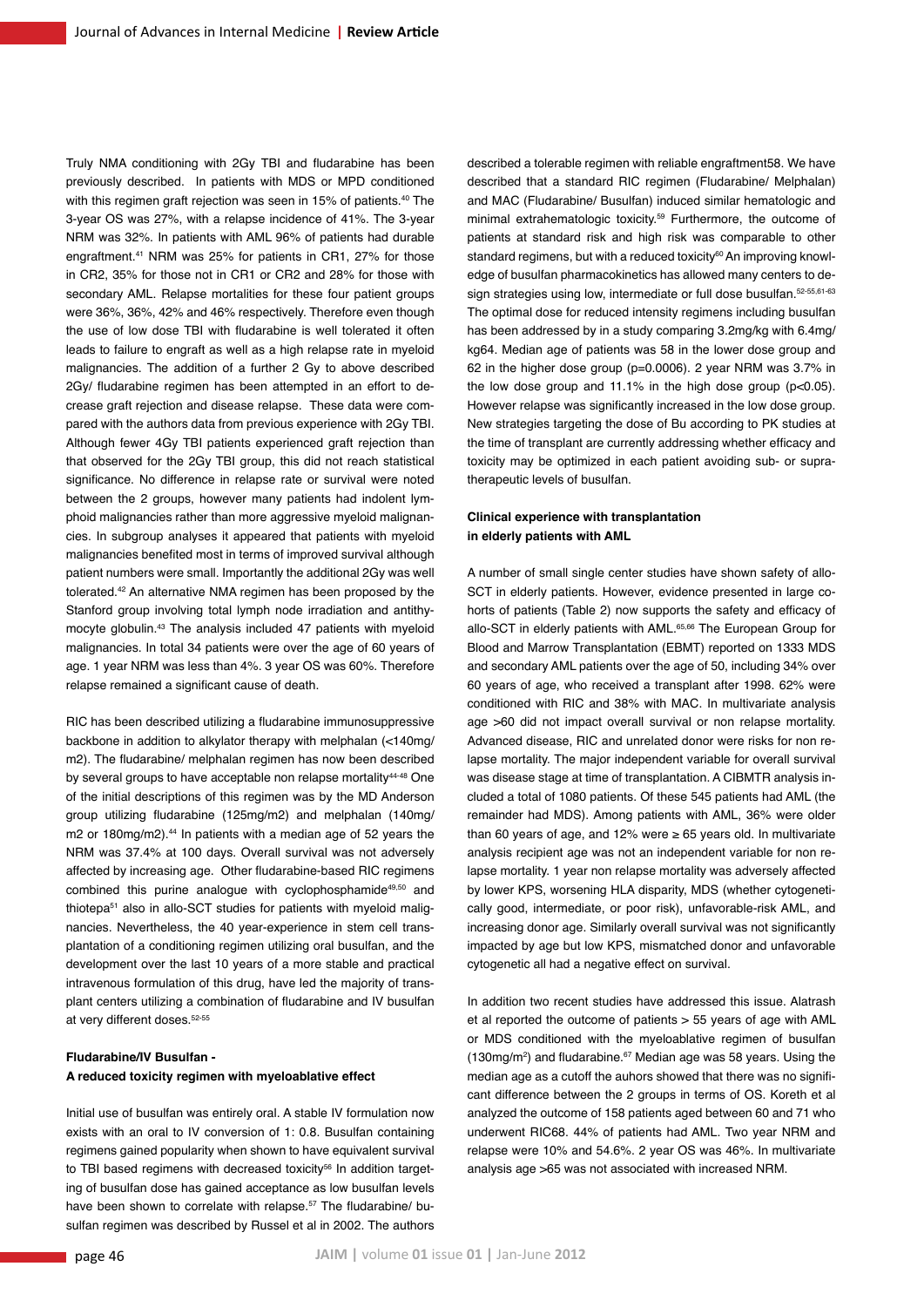#### **Conclusion**

AML in the elderly has a poor prognosis with little change in the outcome over the last 30 years. A substantial amount of evidence now supports the potential curative effect of allo-SCT in the elderly patient. Patient selection using objective criteria analyzing comorbidities is important. Future avenues of investigation will include targeted therapies to intensify the anti-leukemic activity of the con-

ditioning regimen while simultaneously limiting extrahematologic toxicity. This is already under investigation in phase I and II clinical trials including radiolabeled monoclonal antibodies and intensity modulated total marrow irradiation.

jaim

# **References**

1. National Cancer Institute. SEER database: surveillance epidemiology and end results http://seer.cancer.gov/statfacts/html/ amyl.html accessed Oct 17th 2011.

2. Social security online actuarial publications, period life table. http://www.ssa.gov/oact/STATS/table4c6.html accessed Oct 17th 2011.

3. Luger SM. Treating the elderly patient with acute myelogenous leukemia. Hematology Am Soc Hematol Educ Program. 2010;2010:62-9.

4. Appelbaum FR, Gundacker H, Head DR et al. Age and acute myeloid leukemia. *Blood*. 2006;107:3481-5.

5. Craig CM, Schiller GJ . Acute myeloid leukemia in the elderly: conventional and novel treatment approaches. *Blood Rev*. 2008;22:221-34.

6. Pollyea DA, Kohrt HE, Medeiros BC. Acute myeloid leukaemia in the elderly: a review. *Br J Haematol.* 2011;152:524-42. 7. Gooley TA, Chien JW, Pergam SA et al. Reduced mortality after allogeneic hematopoietic transplantation. *N Engl J Med*. 2010;363:2091-101.

8. Feinstein AR. Pre-therapeutic classification of co-morbidity in chronic disease. *J Chronic Dis*. 1970;23:455–68

9. Zangari M, Henzlova MJ, Ahmad S et al. Predictive value of left ventricular ejection fraction in stem cell transplantation. *Bone Marrow Transplant*. 1999; 23: 917−20

10. Fujimaki K, Maruta A, Yoshida M et al. Severe cardiac toxicity in hematological stem cell transplantation: predictive value of reduced left ventricular ejection fraction. *Bone Marrow Transplant.* 2001; 27: 307−10.

11. Hertenstein B, Stefanic M, Schmeiser T et al. Cardiac toxicity of bone marrow transplantation: predictive value of cardiologic evaluation before transplant. *J Clin Oncol.* 1994;12:998−1004. 12. Jain B, Floreani AA, Anderson JR et al. Cardiopulmonary function and autologous bone marrow transplantation: results and predictive value for respiratory failure and mortality. The University of Nebraska Medical Center Bone Marrow Transplantation Pulmonary Study Group. *Bone Marrow Transplant.*  1996; 17: 561−8.

13. Lehmann S, Isberg B, Ljungman P et al. Cardiac systolic function before and after hematopoietic stem cell transplantation. *Bone Marrow Transplant.* 2000; 26: 187−92.

14. Goldberg SL, Klumpp TR, Magdalinski AJ et al. Value of the pretransplant evaluation in predicting toxic 100-day mortality among blood stem cell and bone marrow recipients. *J Clin Oncol.* 1998;16:3796−802.

15. Carlson K, Backlund L, Smedmyr B et al. Pulmonary function and complications subsequent to autologous bone marrow transplantation. *Bone Marrow Transplant.* 1994;14:805−11. 16. McDonald GB, Hinds MS, Fisher LD et al.. Veno-occlusive disease of the liver and multiorgan failure after bone marrow transplantation: a cohort study of 355 patients. *Ann Intern Med.* 1993;118:255−67.

17. Chen PM, Liu JH, Fan FS et al. Liver disease after bone marrow transplantation − the Taiwan experience. *Transplantation.* 1995;59:1139−43.

18. Rozman C, Carreras E, Qian C et al.. Risk factors for hepatic veno-occlusive disease following HLA-identical sibling bone marrow transplants for leukemia. *Bone Marrow Transplant.*  1996;17:75−80.

19. Sorror ML, Maris MB, Storer B et al. Comparing morbidity and mortality of HLA-matched unrelated donor hematopoietic cell transplantation after nonmyeloablative and myeloablative conditioning: influence of pretransplantation comorbidities. *Blood.* 2004;104:961-8.

20. Charlson ME, Pompei P, Ales KL et al. A new method of classifying prognostic comorbidity in longitudinal studies: development and validation. *J Chron Dis*. 1987;40:373-83. 21. Singh B, Bhaya M, Stern J et al. Validation of the Charlson comorbidity index in patients with head and neck cancer: a multi-institutional study. *Laryngoscope*. 1997;107:1469-75. 22. Newschaffer CJ, Bush TL, Penberthy LE, et al. Does comorbid disease interact with cancer? An epidemiologic analysis of mortality in a cohort of elderly breast cancer patients. *J Gerontol A Biol Sci Med Sci*. 1998;53:M372-8.

23. Firat S, Bousamra M, Gore E et al. Comorbidity and KPS are independent prognostic factors in stage I non-small-cell lung cancer. *Int J Radiat Oncol Biol Phys.* 2002;52:1047-57. 24. Sorror ML, Maris MB, Storb R et al. Hematopoietic cell transplantation (HCT)-specific comorbidity index: a new tool for risk assessment before allogeneic HCT. *Blood*. 2005;106:2912-9.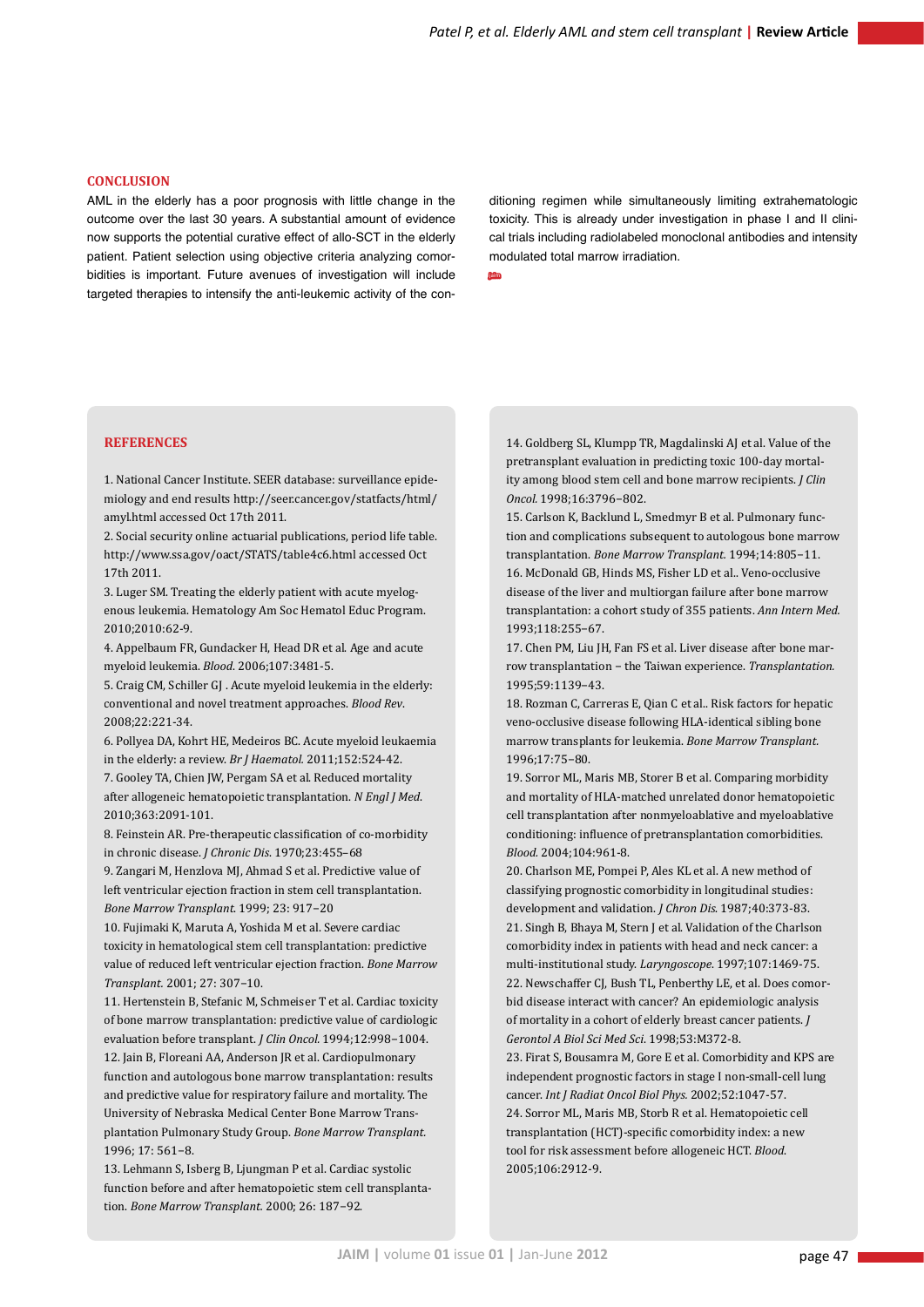25. Patel P, Sweiss K, Nimmagadda S et al. Comorbidity index does not predict outcome in allogeneic myeloablative transplants conditioned with fludarabine/i.v. busulfan (FluBu4). *Bone Marrow Transplant.* 2011;46:1326-30.

26. Sorror ML, Sandmaier BM, Storer BE et al. Comorbidity and disease status-based risk stratification of outcomes among patients with acute myeloid leukemia or myelodysplasia receiving allogeneic hematopoietic cell transplantation. *J Clin Oncol.* 2007;25:4246–54.

27. Sorror ML, Storer BE, Maloney DG et al. Outcomes after allogeneic hematopoietic cell transplantation with nonmyeloablative or myeloablative regimens for treatment of lymphoma and chronic lymphocytic leukemia. *Blood.* 2008;111:446–52. 28. Sorror ML, Giralt S, Sandmaier BM et al. Hematopoietic cell transplantation-specific comorbidity index as an outcome predictor for patients with acute myeloid leukemia in first remission: combined FHCRC and MDACC experiences. *Blood.* 2007;110:4608–13.

29. Guilfoyle R, Demers A, Bredeson C et al. Performance status, but not the hematopoietic cell transplantation comorbidity index (HCT-CI), predicts mortality at a Canadian transplant center. *Bone Marrow Transplant.* 2009;43:133–9.

30. Majhail NS, Brunstein CG, McAvoy S et al. Does the hematopoietic cell transplantation specific comorbidity index predict transplant outcomes? A validation study in a large cohort of umbilical cord blood and matched related donor transplants. *Biol Blood Marrow Transplant.* 2008;14:985–92.

31. Pollack SM, Steinberg SM, Odom J et al. Assessment of the hematopoietic cell transplantation comorbidity index in non-Hodgkin lymphoma patients receiving reduced-intensity allogeneic hematopoietic stem cell transplantation. *Biol Blood Marrow Transplant.* 2009;15:223–30.

32. Farina L, Bruno B, Patriarca F et al. The hematopoietic cell transplantation comorbidity index (HCT-CI) predicts clinical outcomes in lymphoma and myeloma patients after reducedintensity or non-myeloablative allogeneic stem cell transplantation. *Leukemia.* 2009;23:1131–8.

33. Lim ZY, Ingram W, Brand R et al. Impact of pretransplant comorbidities on alemtuzumabbased reduced intensity conditioning allogeneic hematopoietic SCT for patients with high-risk myelodysplastic syndrome and AML. *Bone Marrow Transplant.* 2010;45:633–9.

34. Kataoka K, Nannya Y, Ueda K et al. Differential prognostic impact of pretransplant comorbidity on transplant outcomes by disease status and time from transplant: a single Japanese transplant centre study. *Bone Marrow Transplant.* 2010;45: 513–20.

35. Sorror M, Storer B, Sandmaier BM et al. Hematopoietic cell transplantation comorbidity index and Karnofsky performance status are independent predictors of morbidity and mortality after allogeneic nonmyeloablative hematopoietic cell transplantation. *Cancer.* 2008;112:1992–2001.

36. Barba P, Pinana JL, Martino R et al. Comparison of two pretransplant predictive models and a flexible HCT-CI using different cut points to determine low, intermediate and high risk groups: the flexible HCT-CI is the best predictor of NRM

and OS in a population of patients undergoing allo-RIC. *Biol Blood Marrow Transplant.* 2010;16:413–20.

37. Parimon T, Au DH, Martin PJ et al. A risk score for mortality after allogeneic hematopoietic cell transplantation. *Ann Int Med .* 2006;144:407-14.

38. Bacigalupo A, Ballen K, Rizzo D et al. Defining the intensity of conditioning regimens: working definitions. *Biol Blood Marrow Transplant.* 2009;15:1628-33.

39. Shimoni A, Hardan I, Shem-Tov N et al. Allogeneic hematopoietic stem-cell transplantation in AML and MDS using myeloablative versus reduced-intensity conditioning: the role of dose intensity. *Leukemia*. 2006;20:322-8.

40. Laport GG, Sandmaier BM, Storer BE et al. Reducedintensity conditioning followed by allogeneic hematopoietic cell transplantation for adult patients with myelodysplastic syndrome andmyeloproliferative disorders. *Biol Blood Marrow Transplant*. 2008;14:246-55.

41. Hegenbart U, Niederwieser D, Sandmaier BM et al. Treatment for acute myelogenous leukemia by low-dose, totalbody, irradiation-based conditioning and hematopoietic cell transplantation from related and unrelated donors. *J Clin Oncol.* 2006;24:444-53.

42. Sobecks RM, Dean R, Rybicki LA et al. 400 cGy TBI with fludarabine for reduced-intensity conditioning allogeneic hematopoietic stem cell transplantation. *Bone Marrow Transplant.* 2008;42:715-22.

43. Kohrt HE, Turnbull BB, Heydari K et al. TLI and ATG conditioning with low risk of graft-versus-host disease retains antitumor reactions after allogeneic hematopoietic cell transplantation from related and unrelated donors. *Blood*. 2009;114:1099-109.

44. Giralt S, Thall PF, Khouri I et al. Melphalan and purine analog-containing preparative regimens: reduced-intensity conditioning for patients with hematologic malignancies undergoing allogeneic progenitor cell transplantation. *Blood*. 2001;97:631-7.

45. Fung HC, Cohen S, Rodriguez R et al Reduced-intensity allogeneic stem cell transplantation for patients whose prior autologous stem cell transplantation for hematologic malignancy failed. *Biol Blood Marrow Transplant*. 2003;9:649-56.

46. van Besien K, Artz A, Smith S et al. Fludarabine, melphalan, and alemtuzumab conditioning in adults with standard-risk advanced acute myeloid leukemia and myelodysplastic syndrome. *J Clin Oncol.* 2005;23:5728-38.

47. Nakamura R, Rodriguez R, Palmer J et al. Reduced-intensity conditioning for allogeneic hematopoietic stem cell transplantation with fludarabine and melphalan is associated with durable disease control in myelodysplastic syndrome. *Bone Marrow Transplant.* 2007;40:843-50.

48. Anderlini P, Saliba R, Acholonu S et al. Fludarabine-melphalan as a preparative regimen for reduced-intensity conditioning allogeneic stem cell transplantation in relapsed and refractory Hodgkin's lymphoma: the updated M.D. Anderson Cancer Center experience. *Haematologica*. 2008;93:257-64. 49. Khouri IF, Keating M, Körbling M et al. Transplant-lite: induction of graft-versus-malignancy using fludarabine-based